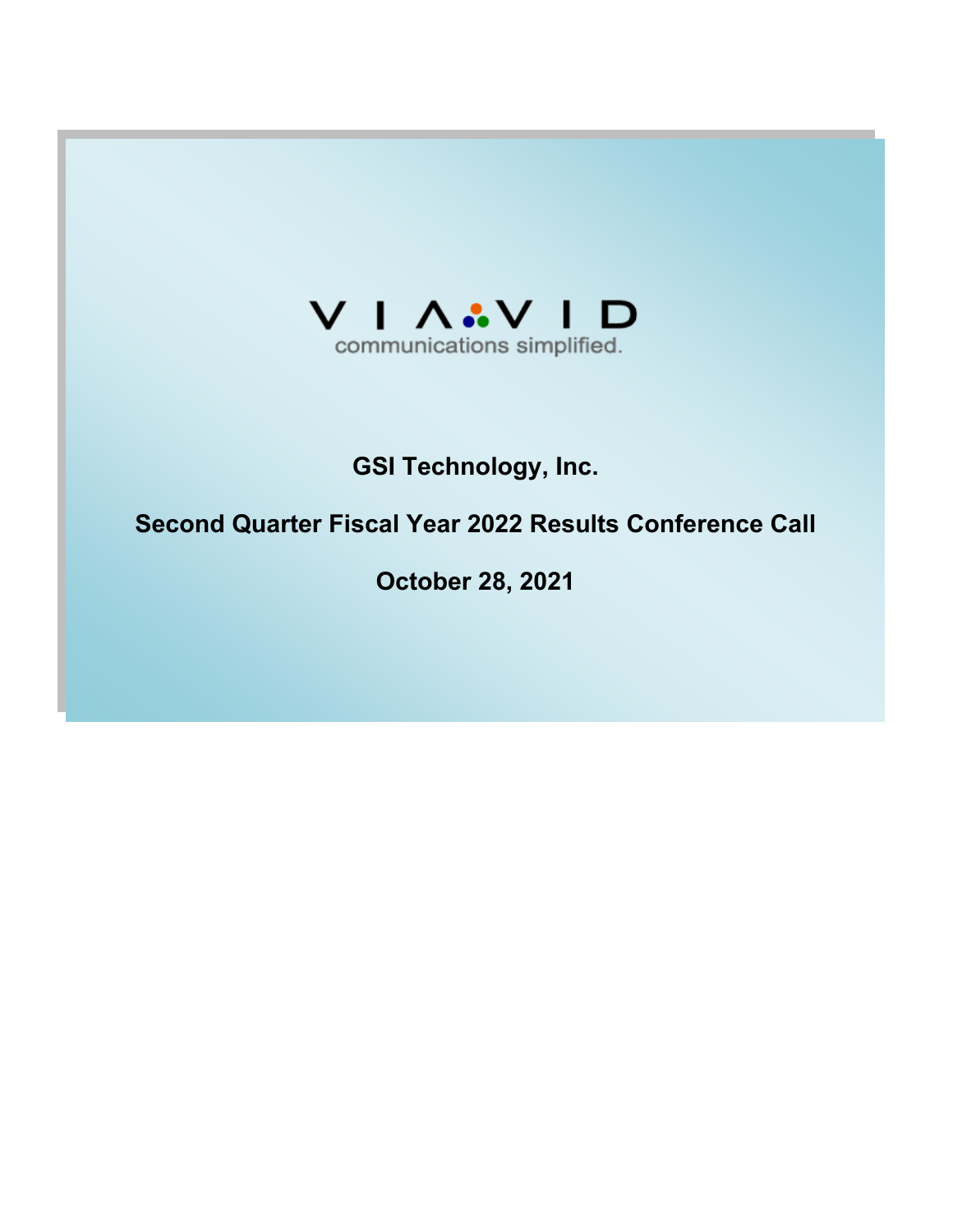# **C O R P O R A T E P A R T I C I P A N T S**

**Lee-Lean Shu,** *Chairman, President, and Chief Executive Officer* **Didier Lasserre,** *Vice President of Sales* **Douglas Schirle,** *Chief Financial Officer*

# **C O N F E R E N C E C A L L P A R T I C I P A N T S**

**Rajvindra Gill,** *Needham & Company* **Jeff Bernstein,** *Cowen, Inc.* **Brett Reiss,** *Janney Montgomery Scott LLC* **George Gaspar,** *Private Investor* **John Fichthorn,** *Dialectic Capital Management LP*

# **P R E S E N T A T I O N**

# **Operator**

Welcome to GSI Technology's Second Quarter Fiscal 2022 Results Conference Call.

At this time, all participants are in a listen-only mode.

Before we begin today's call, the Company has requested that I read the following Safe Harbor Statement. The matters discussed in this conference call may include forward-looking statements regarding future events and the future performance of GSI Technology that involve risks and uncertainties that could cause actual results to differ materially from those anticipated. These risks and uncertainties are described in the Company's Form 10-K filed with the Securities & Exchange Commission.

Additionally, I have also been asked to advise you that this conference call is being recorded today, October 28, 2021, at the request of GSI Technology.

Hosting the call today is Lee-Lean Shu, the Company's Chairman, President, and Chief Executive Officer. With him are Douglas Schirle, Chief Financial Officer, and Didier Lasserre, Vice President of Sales. I would now like to turn the conference over to Mr. Shu. Please go ahead, sir.

#### **Lee-Lean Shu**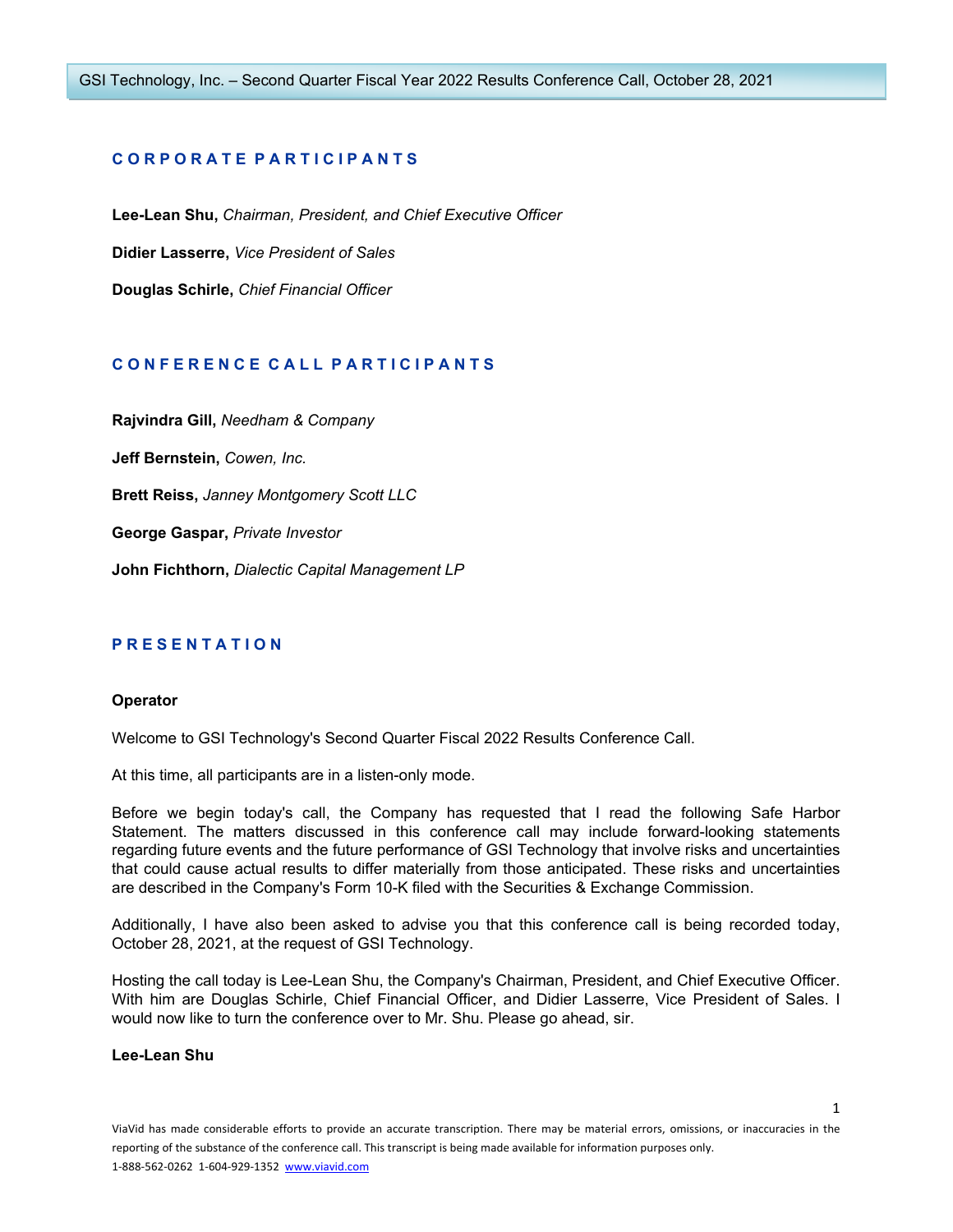# GSI Technology, Inc. – Second Quarter Fiscal Year 2022 Results Conference Call, October 28, 2021

Good afternoon and thank you for joining us to review our fiscal second quarter 2022 financial results.

Our revenue increased by 17% year-over-year for the second quarter of fiscal 2022 to \$7.8 million compared to \$6.7 million in the second quarter of fiscal 2021, at the high end of the guidance provided earlier in the second quarter. Through the first half of fiscal 2022, revenue is up 25% compared to fiscal 2021, and sales to Nokia, our largest SRAM customer, have stabilized despite ongoing supply chain challenges that are troubling our industry.

We reduced our net loss by 22% year-over-year as a result of higher revenue and gross profit and only a modest increase in operating expenses on a year-to-date basis. At quarter-end, we had nearly \$51 million in cash, cash equivalents and short term investments to support the launch of new products and sales and marketing efforts to build a pipeline of opportunities. Our legacy SRAM business is profitable and generates cash flow to support the development and pending launch of our radiation tolerant devices and the Gemini APU solutions. We continue to advance our key initiatives with ongoing APU and radiation tolerant opportunities. We are progressing in the current customer engagements for both categories and have added a few new beta customer engagements for the APU.

We continue to prioritize the allocation of our capital towards the APU, which we believe is central to the long-term value of the company given the unique opportunity for our novel technology. We are committed to our strategic investment in APU. Through our own detailed analysis of market data, we estimate that the global TAM for APU search applications is approximately \$137 billion. Later in the call, Didier will discuss our assumptions and the markets represented to illustrate in more detail our convictions regarding this strategic investment.

We were recently selected to be an organizer and judge for The Billion-Scale Approximate Nearest Neighbor Search Challenge, a first-of-its-kind competition in large-scale Approximate Nearest Neighbor Search, or ANNS. The event is being hosted by NeurIPS as part of its annual conference on neural information processing systems. GSI is one of the members of a panel led by Microsoft that includes AI thought-leaders from industry and academia. Participating teams' submissions will be evaluated against challenging datasets containing at least 1 billion vector records. The winning teams will be announced at the NeurIPS 2021 Conference in December.

Recent advances in ANNS techniques for search, recommendation, and ranking require supporting a billion, trillion, or larger datasets. This competition is to help establish a consensus on which algorithms are effective at this scale.

ANNS is important to search, retrieval, and recommendation. The challenge for ANNS algorithm designers is to create a data structure that enables fast retrieval of the k nearest neighbors even as the database size grows. The tradeoff between accuracy, measured typically as recall, and search latency, measured typically as query throughput, is important in evaluating ANNS performance. Several implementations of large-scale ANNS are now powering enterprise-grade, mission-critical, and web-scale search applications. In these scenarios, benchmarks such as cost, preprocessing time and power consumption become just as important as the recall-vs-latency tradeoff.

I have discussed on past calls the APU's advantages in power consumption. From our relationship with our laptops, to Crypto miners who run their own on-prem hardware, we all know the importance of acquiring power-efficient hardware to lower the power bill. Power is a big problem today, from how much we consume to generating the power for our machines.

Here are a couple of eye-opening statics:

• Global data centers consumed an estimated 205 terawatt-hours in 2018, or 1 percent of global electricity use.

 $\overline{\phantom{a}}$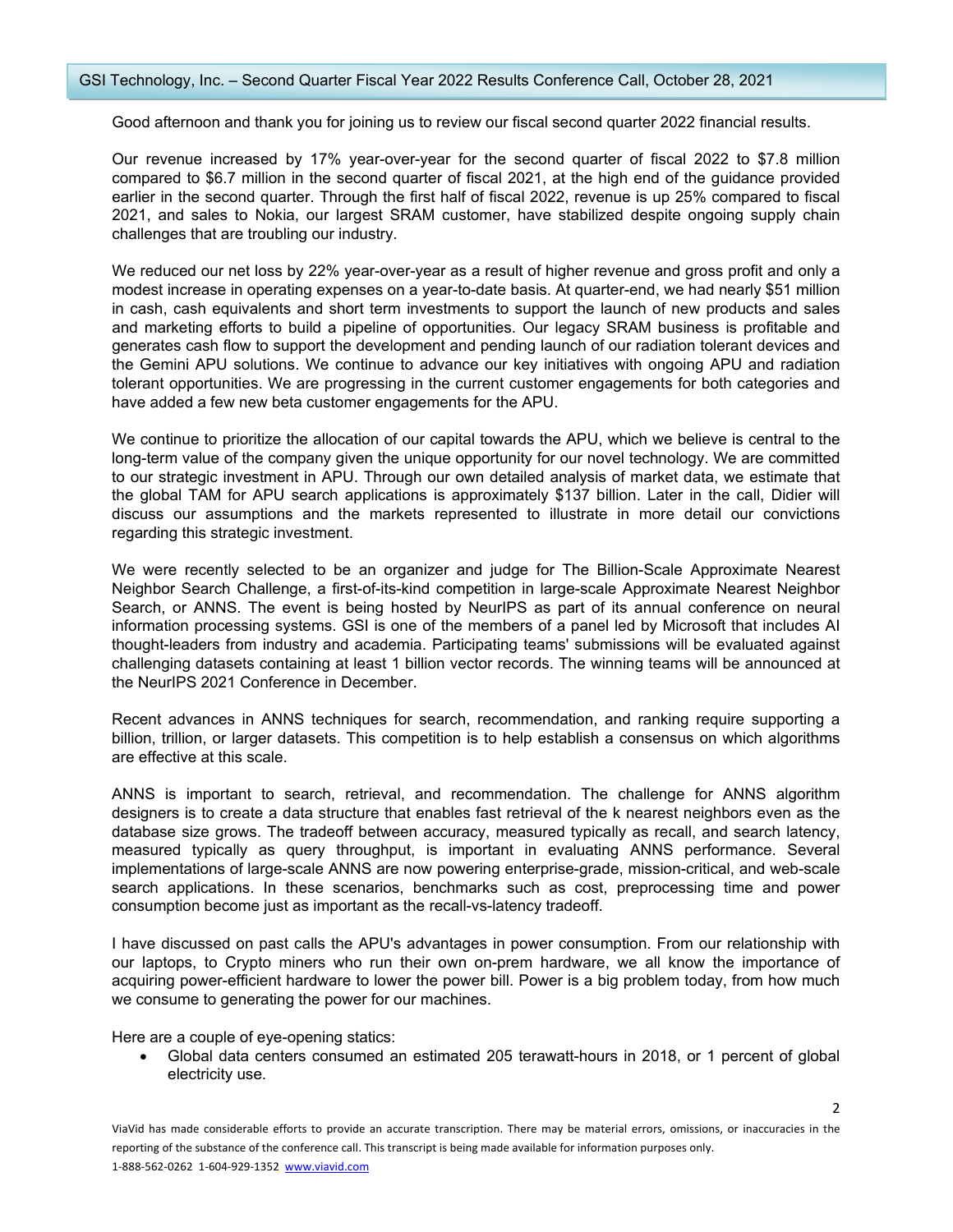# GSI Technology, Inc. – Second Quarter Fiscal Year 2022 Results Conference Call, October 28, 2021

• The amount of energy used by data centers doubles approximately every four years, meaning that data centers have the fastest-growing carbon footprint of any area within the IT sector.

This problem will likely increase as workloads become more data-intensive and AI-centric. New hardware and chipsets specifically designed for power efficiency will continue to be a major component of the design of future data centers. Solving this problem is one of the strategic opportunities for our technology. GSI can document in numerous applications that our technology brings enormous power saving because our typical system requires a much smaller footprint, we lower the overall total cost of ownership. Two of the leaderboards in the The Billion-Scale Approximate Nearest Neighbor Search Challenge competition will rank participants relative to power usage and hardware cost.

Like the other organizers and panelists, GSI will have a submission to the competition. Of course, we hope to attain a leadership outcome for our submission and garner increased visibility with other competitors, including NVIDIA, Microsoft, Intel, and other leading AI hardware vendors.

We mentioned on our last call that we are a partner in OpenSearch 1.0 launched by AWS with our Elasticsearch k-NN plugin. We are still in the early stages of developing this opportunity. We have a functioning server in our Silicon Valley data center where we have had an initial customer demo. At this time, the release of the new Open Search 2.0 protocol has been delayed, pushing out the timing of our roll-out. We expect our next round of demos will happen once the next version of OpenSearch is released. It is our goal to open up our facility to beta customers in calendar 2022.

This quarter we successfully raised the profile of GSI in the industry with our participation in the ANNS competition. We are moving forward with opportunities that have followed our recent successes in prior competitions with the APU and the announcements of the radiation-tolerant NASA award. The GSI team has been working tirelessly to raise our profile with the goal of landing beta customers and building a pipeline of business. I sincerely thank you for your support as a fellow GSI shareholder.

Now I'll hand the call over to Didier, who will discuss our business performance further.

Please go ahead, Didier.

# **Didier Lasserre**

Thank you, Lee-Lean.

As Lee-Lean stated, we have identified the market segments we believe are most relevant to the APU and defined our TAM, and our Serviceable Available Market, or SAM.

Starting with the total market opportunity for APU search applications, based on the available data, we estimate the global TAM is \$137 billion in 2021 and will grow at a CAGR of approximately 20% to \$287 billion by 2025, and that our SAM is \$4.5 billion in 2021, growing to \$10 billion by 2025.

The multiple search market segments we included in our analysis include computer vision, synthetic aperture radar, drug discovery, cybersecurity, and service markets such as NoSQL, Elasticsearch, and OpenSearch, which we plan to support with a SaaS solution. These are market segments where we currently have ongoing customer engagements.

Computer vision, is a broad term that includes image and object recognition, facial and body recognition, re-registration – aligning a photo image with a previous one - beneficial for mapping, warehouse robotics, and auto-target recognition. These are all markets where our chip is highly relevant. Near term, we are engaged with opportunities in facial recognition, object identification, and re-identification. Reidentification is the storing of faces or objects not in the database that allows this unknown object to be recognized and note any patterns related to when and where their image is captured.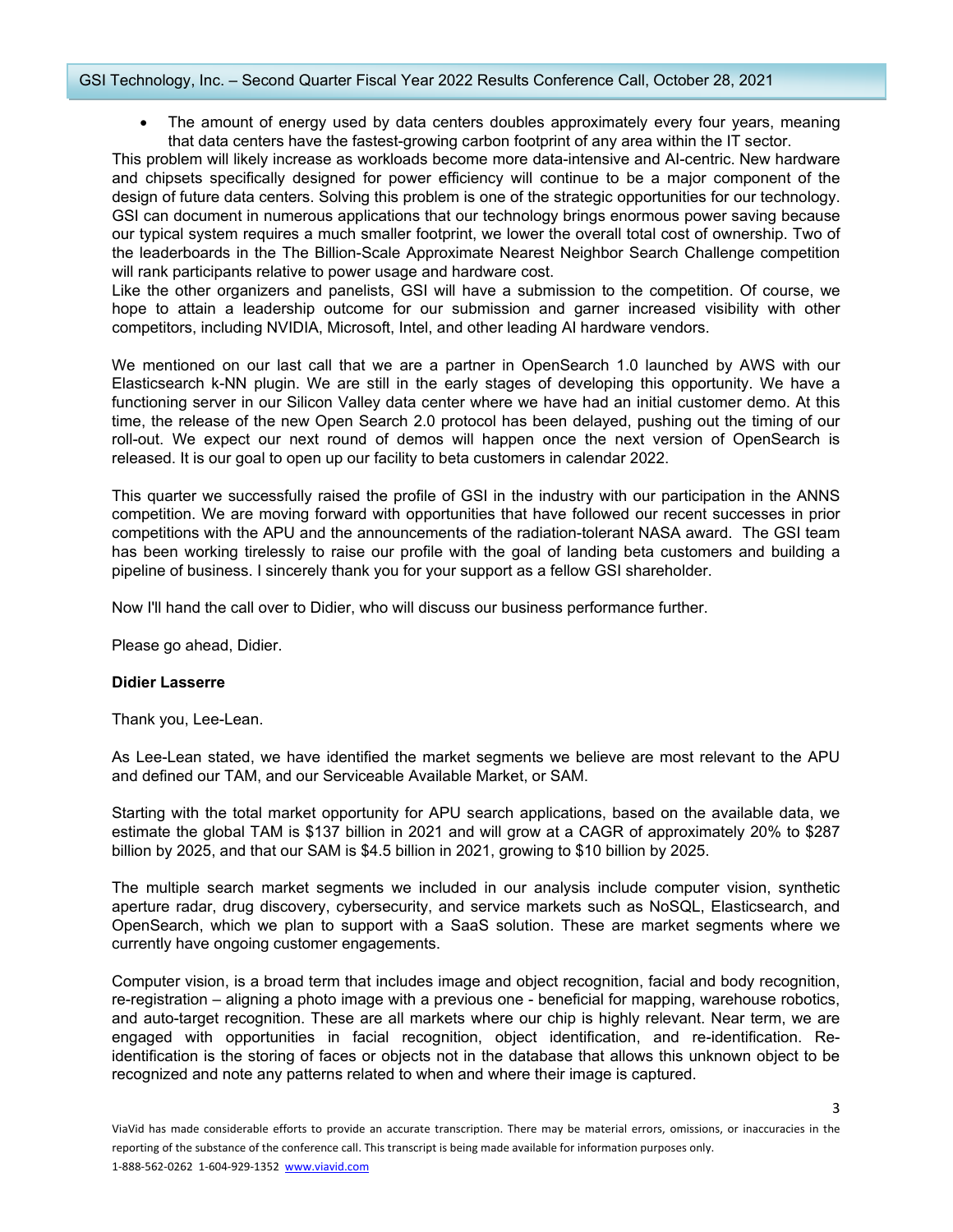With regards to the supply chain constraints facing our industry, like many semiconductor companies, we face a one-year lead time on substrates used in our chip assembly, and supply remains tight. There was a fire at one of our substrate suppliers, and they are now back to 70% capacity, which is helping. In Taiwan, we had a subcontractor that shut down in June for 4 weeks due to a Covid outbreak which is now 100% back in place. Regarding the recently announced TSMC wafer price increases, we are looking at a 20% increase in wafers cost, with the new prices becoming effective for all new orders. Overall, the impact of increased assembly labor costs, rising substrate prices, increasing wafer costs, and expediting charges means that we will be increasing our prices to all our customers.

Moving to the sales breakdown for the second quarter of fiscal 2022, sales to Nokia were \$1.9 million, or 23.8% of net revenues compared to \$3.4 million, or 51.7% of net revenues, in the same period a year ago and \$3.8 million, or 42.7% of net revenues in the prior quarter. Military/defense sales were 27.4% of second quarter shipments compared to 26.9% of shipments in the comparable period a year ago and 20.0% of shipments in the prior quarter.

SigmaQuad sales were 52.4% of second quarter shipments compared to 65.4% in the second quarter of fiscal 2021 and 63.6% in the prior quarter.

I'd now like to hand the call over to Doug…please go-ahead Doug.

# **Douglas Schirle**

Thank you, Didier. We reported net loss of \$4.6 million, or \$0.19 per diluted share on net revenues of \$7.8 million in the second quarter of Fiscal 2022, compared to net loss of \$5.2 million, or \$0.22 per diluted share on net revenues of \$6.7 million for the second quarter of Fiscal 2021, and a net loss of \$4.2 million, or \$0.17 per diluted share on net revenues of \$8.8 million for the first quarter of Fiscal '22.

Gross margin was 53.6% compared to 46.7% in the prior year period, and 54.4% in the preceding first quarter. The changes in gross margin were primarily due to changes in product mix sold in the three periods.

Total operating expenses in the second quarter of Fiscal 2022 were \$8.7 million, compared to \$8.3 million in the second quarter of Fiscal 2021, and \$9.1 million in the prior quarter.

Research and development expenses were \$5.9 million compared to \$5.7 million in the prior year period, and \$6.1 million in the prior quarter.

Selling, general and administrative expenses were \$2.8 million in the quarter ended September 30, 2021, compared to \$2.6 million in the prior year quarter, and \$3 million in the previous quarter.

Second quarter Fiscal 2022 operating loss was \$4.5 million, compared to \$5.2 million in the prior year period and \$4.4 million in the prior quarter.

Second quarter Fiscal 2022 net loss included interest, income, and other expense net of \$8,000 and a tax provision of \$42,000 compared to interest, income, and other expense net of \$16,000 and a tax provision of \$62,000 for the same period a year ago. In the preceding first quarter, net loss included interest and other expense of \$20,000 and a tax benefit of \$172,000.

Total second quarter pre-tax stock-based compensation expense was \$716,000, compared to \$653,000 in the comparable period a year ago, and \$823,000 in the prior quarter.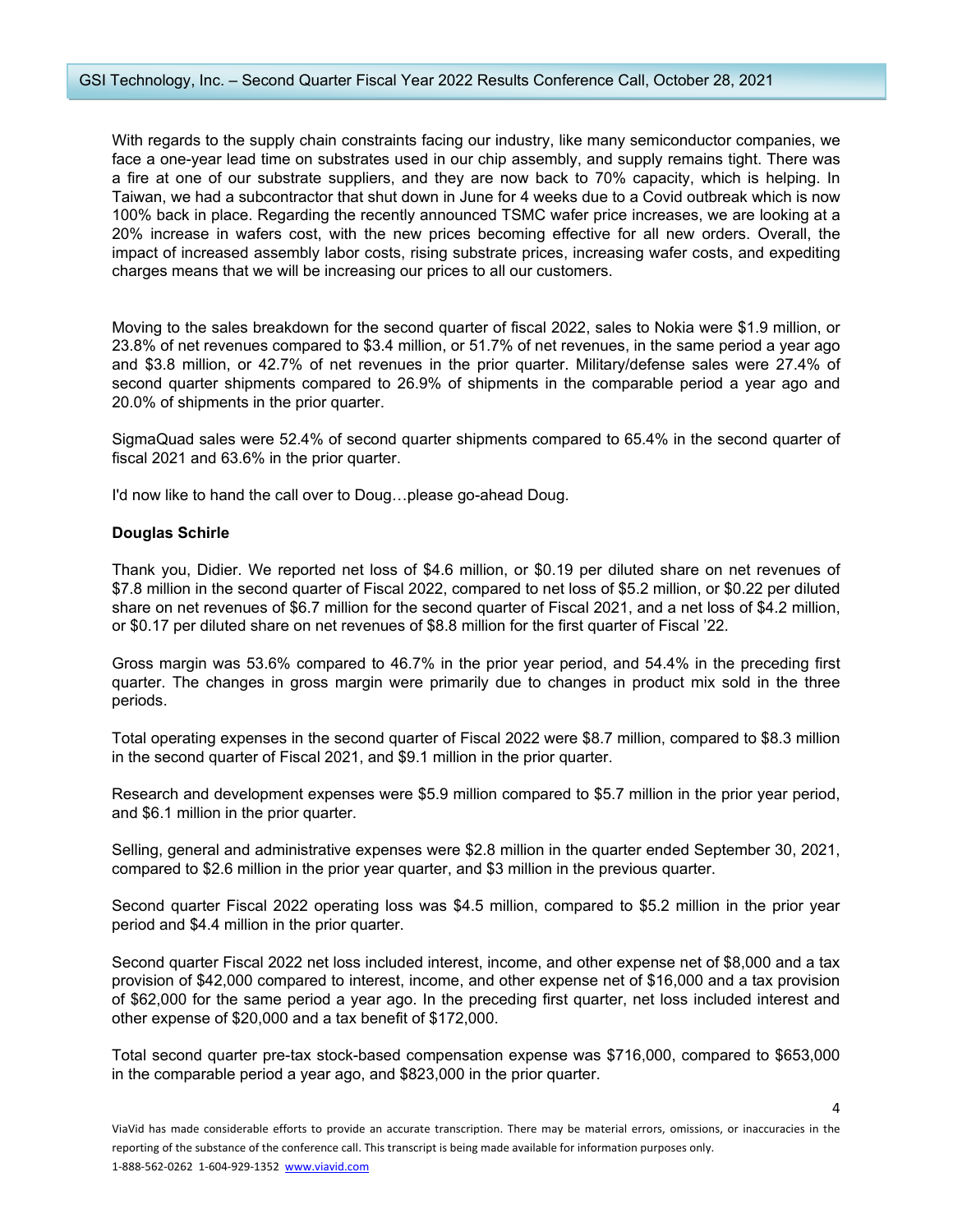At September 30, 2021, the Company had \$50.7 million in cash, cash equivalents, and short-term investments and \$2.8 million in long term investments, compared to \$54 million in cash, cash equivalents, and short-term investments and \$5.8 million in long term investments at March 31, 2021.

Working capital is \$53.6 million as of September 30, 2021, versus \$56 million at March 31, 2021, with no debt.

Stockholders' equity as of September 30, 2021, was \$69.9 million compared to \$75.6 million as of the fiscal year ended March 31, 2021.

We still see the supply chain constraints having a modest impact on our ability to fill all of our orders. Where there has been some improvement, the supply chain situation remains fluid and we do not expect significant relief from these constraints before next year. Given these variables, current expectations for the upcoming third quarter are net revenues in the range of \$7.2 million to \$8.2 million with gross margin of approximately 52% to 54%.

Operator, at this point, we'll open the call to Q&A.

#### **Operator**

Our first question comes from the line of Rajvindra Gill with Needham and Company. You may proceed with your question.

# **Dennis**

Good afternoon, everybody. This is actually Dennis (phon), asking a few questions for Raji. I'd like to start off with a question about the price increases. When do you expect that the price increases that you're passing on to your customers will start to show up on the top line?

# **Didier Lasserre**

We are changing backlog and all new orders as of December 1.

#### **Dennis**

All new orders. Got it. Wonderful. Then the other question that I had was relating to the Gemini-1 APU. I think on the—a few calls ago you mentioned that the Gemini-1 APU should be seeing some volume production in this current quarter. How is that milestone being met? Are you beginning production or are the supply chain constraints limiting that? Can you give us an update on the Gemini-1 volumes?

#### **Lee-Lean Shu**

Yes, on the component level, I think we are in the pre-production mode which will mean we are still doing the qualifications. But this is ready if we see the demand for it. I think one of the major challenges still on the software, we have to make a lot of software API ready for the customer. The software will be a major barrier for the hardware availability.

### **Dennis**

You're saying once the software is ready that will get you one step closer to the actual production of the Gemini-1?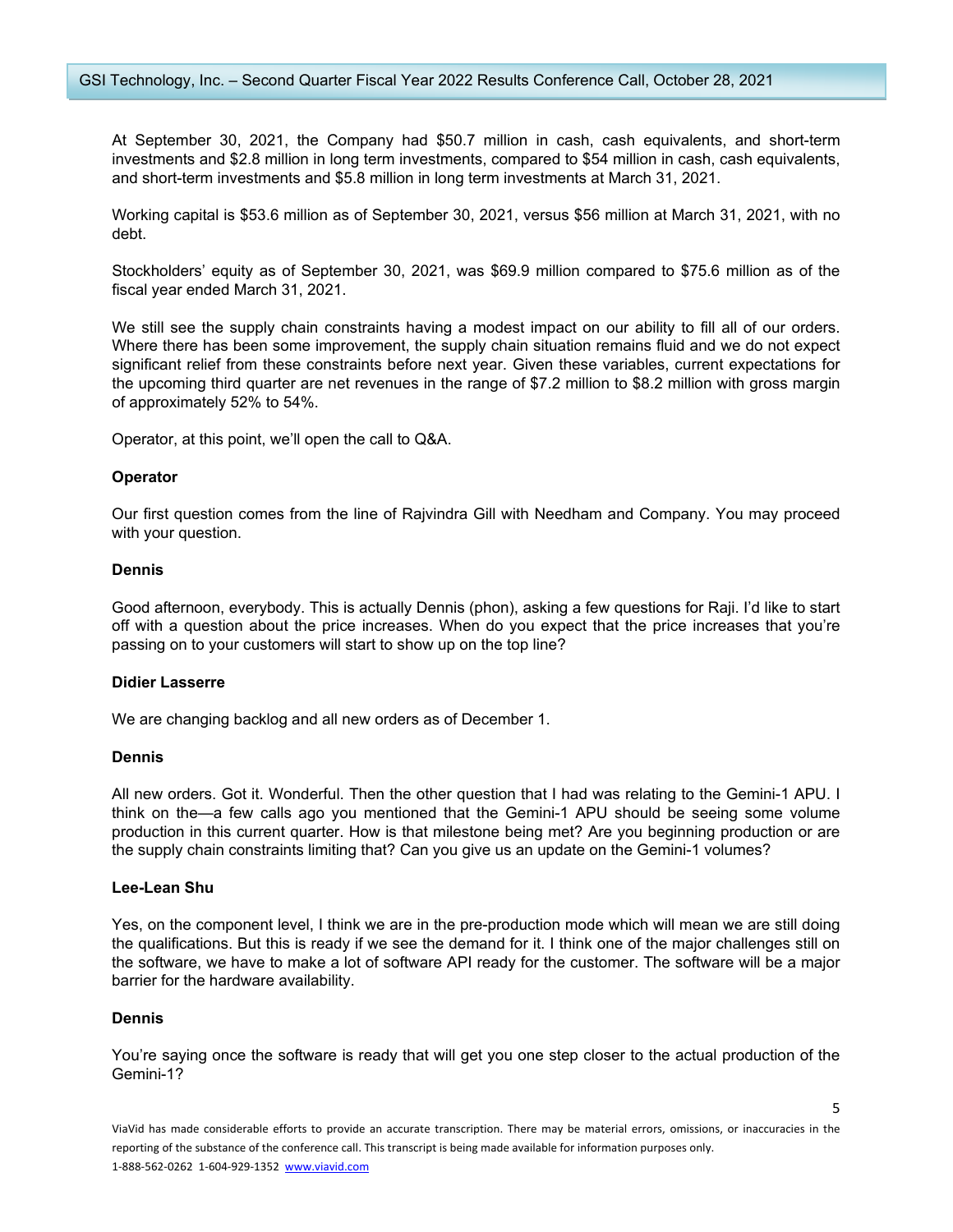# **Lee-Lean Shu**

Yes, from the hardware point of view. Yes, we are ready. We just need to win the application with software.

# **Dennis**

Got it. All right, well, that's all that I had. Thank you.

# **Lee-Lean Shu**

Thank you.

# **Operator**

Our next question comes from the line of Jeff Bernstein with Cowen. You may proceed with your question.

# **Jeff Bernstein**

Yes, hi guys. Congratulations on the new patent you guys were just issued on the SRAM structure, optimized for in-memory computing. From that patent, you can see there's not a large instruction set here and it's going to be important for you guys to provide a compiler and software libraries that make the chip easier for people to use. Can you just give us some detail on what the deliverables are there and the timing for those?

#### **Lee-Lean Shu**

I think right now a lot of the things we are doing is really for the brand awareness. I think we do demonstrate, or we have a good performance and compared to other solution already in the industry. But I think we still need a lot of work to develop the market and to win the confidence of the customers. As we have described it before, we have lots of—we are participating the competition, so winning the award. All this is for the brand awareness and hopefully we can demonstrate our capability among our peers and also among the customers. That's our major focus right now.

# **Didier Lasserre**

Jeff, just to add to that for the deliverables, obviously the compiler stack is critical to that because as Lee-Lean mentioned, we're writing a lot of the APIs and the algorithms today, but a lot of folks want to write their own or there is just, we can't keep up with all the different applications, so the compiler stack is critical.

#### **Jeff Bernstein**

Yes.

# **Didier Lasserre**

We're going to have that released to our beta guys. We already have the beta guys identified and that will be—we were hoping to do it by the end of the year. It looks like it might be falling into early next year for the beta guys. They'll go through and they'll play with it, and they'll try to break it and everything else.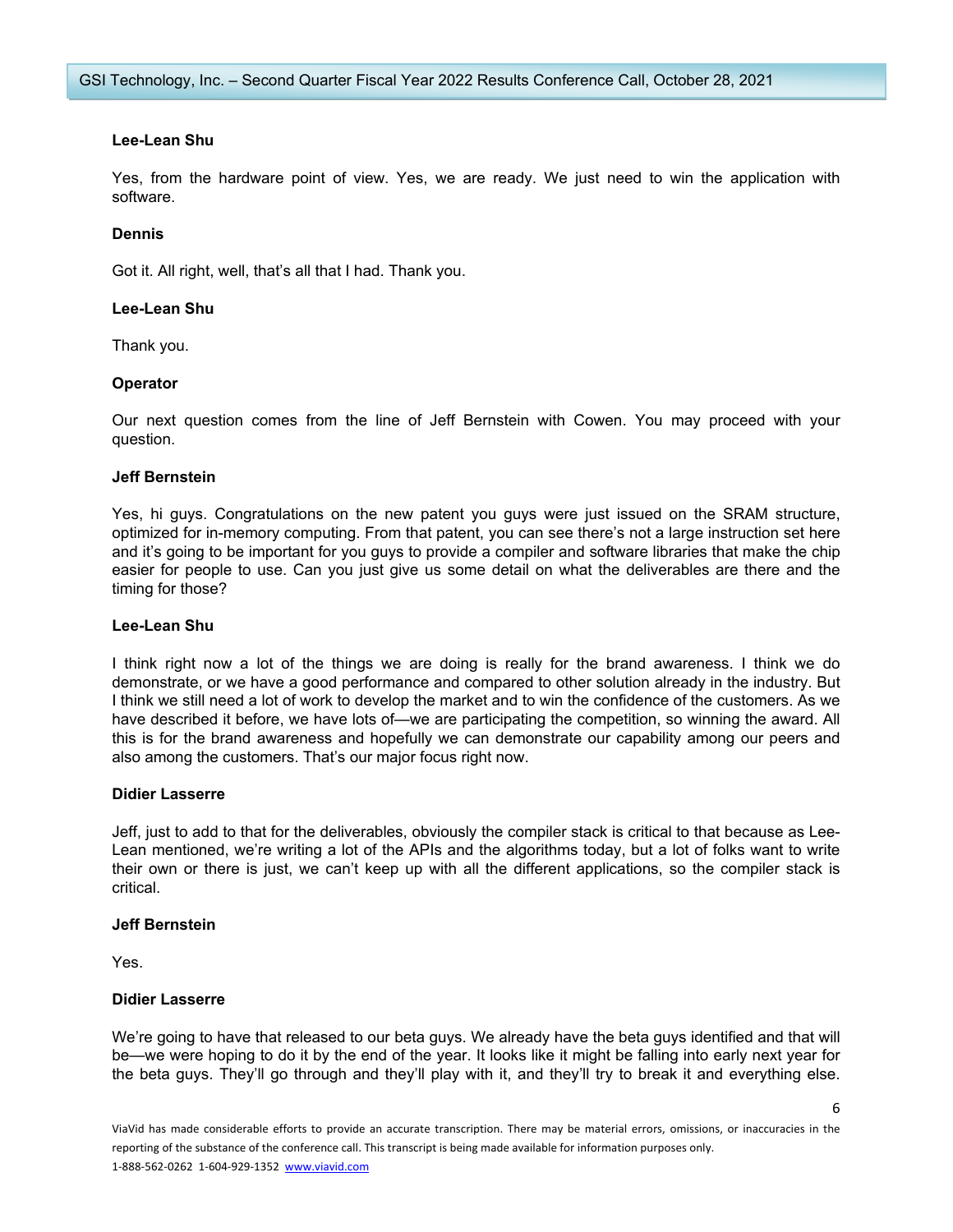GSI Technology, Inc. – Second Quarter Fiscal Year 2022 Results Conference Call, October 28, 2021

Then we'll release it to the general public some time in 2022. I'm hoping it will be sometime first half of 2022 where it will be available for everyone.

# **Jeff Bernstein**

Got you and then so then I'm assuming that for certain vertical kinds of applications that are somewhat generalizable, that multiple customers might want like the synthetic aperture radar analysis or object recognition, etc. that you guys are doing libraries to make that even easier for people. Is that correct and can you just, of those vertical markets you touched on earlier, can you just talk about when each of those is going to be delivered?

# **Didier Lasserre**

Correct, so you have both libraries and you also have, further up the stack, the actual APIs or the algorithms. As you mentioned, that has either been done or is being done for things like the SAR, the synthetic aperture radar. You know that we've written it also for the BIOVIA Pipeline Pilot platform. It's already been done. We've done it for facial recognition and object detection. We are in the process of doing it for the dense registration and we've done some work on reidentification as well. There has been a lot of work that's been done already.

# **Jeff Bernstein**

Got you. Is it fair to say that by the middle of next year some of these key verticals will basically be covered and very accessible to customers who will want to start using them?

# **Didier Lasserre**

If they want to use our algorithms, correct. Yes, and like I said, some of the entities we deal with, getting external software is a problem and so the answer is for folks where it's not a problem, those should be available. For folks that want to write their own, that's where we're relying on the compiler stack being available.

# **Jeff Bernstein**

Yes, okay. Got you, okay. Then just, I want to understand a little bit more about the environment that you're facing out there in terms of sales. Understand that you guys are in the model execution, not training part of the market. But what we see in the training market, AWS just did an elasticsearch instance based on the Intel Habana chips. They're open to outsiders. They have their own Trainium custom chips. It looks like Microsoft has got Grasscor (phon), GROC (phon), and Nimbix as training chip partners that they're working with. Whereas some of the others like Baidu, Alibaba, and Google are only doing their own. Talk about the not invented here or who is open to look at outside chips among those big players out there that could be important partners.

# **Didier Lasserre**

Sure, so you bring up a good point. Almost all of the large, big data guys have internal chip development happening and they've always had that. But with that said, certainly if you bring a solution that's going to accelerate a search or it's going to lower the power, or it's going to do something that's important to them, they're open to it. We haven't seen anybody that basically said no, we're designing our own. As you said, a lot of the chips these guys are doing are for very specific functions that are important to them. A lot of it is centered around the training, as you mentioned. We haven't seen that level of activity for specific search, which is what we're focused on.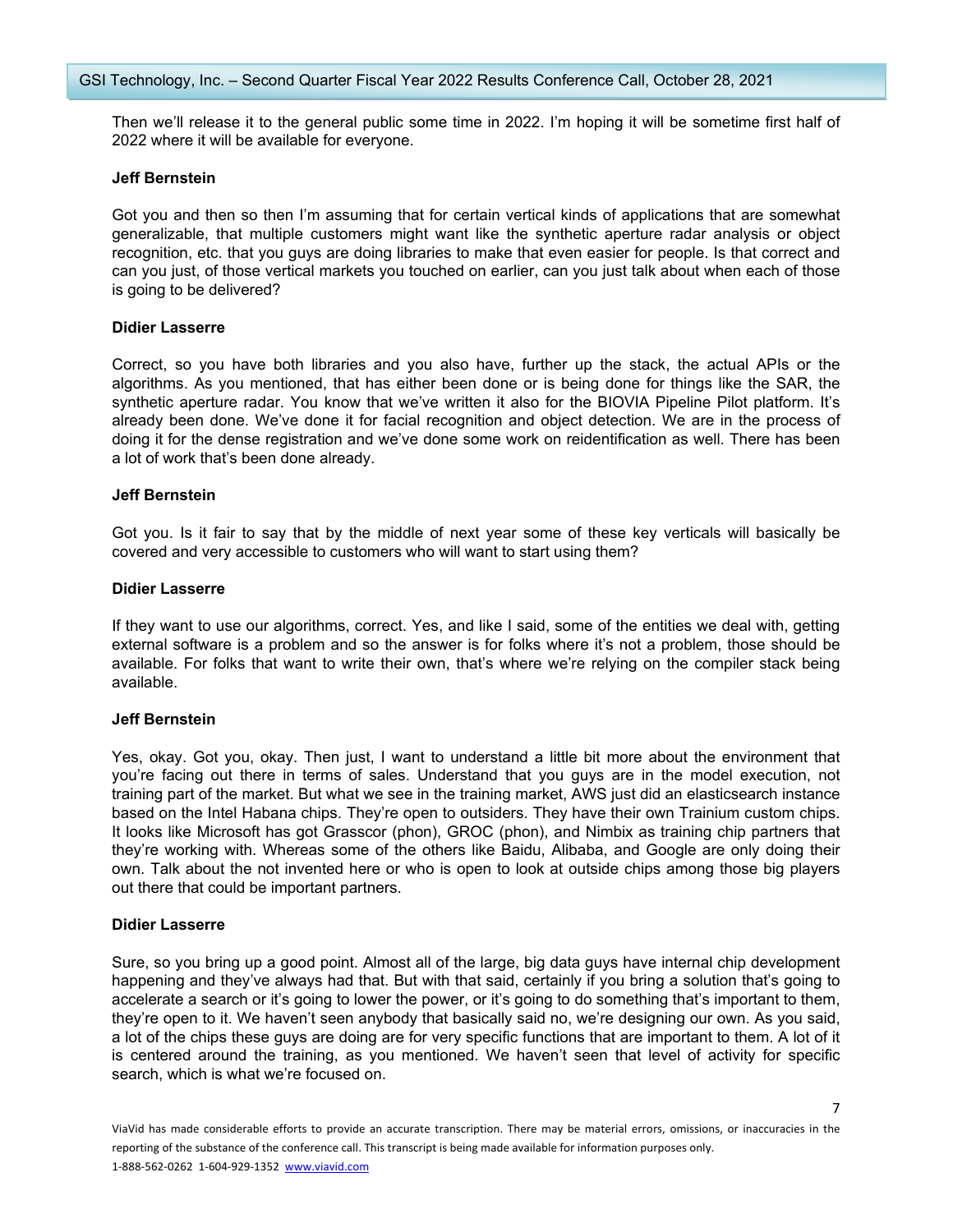# **Jeff Bernstein**

Got you, but you're feeling is that delivering these kinds of capabilities to some of these large players, they will be open to looking at these and possibly offering instances on their networks?

# **Didier Lasserre**

Correct. We've seen that already play out with the OpenSearch. Again, we've demoed on 1.0 and we're waiting for 2.0 but they've already announced us as a partner on that. Yes, they're open.

# **Jeff Bernstein**

Got you, okay. Then I just wanted to ask, on the non-Nokia customers, 48% of revenue. That's the highest since before the pandemic. Any particular customers that are growing, outside of military? Or what's the status of non-Nokia customers?

#### **Didier Lasserre**

Yes, so we were, as you look at the numbers, Nokia was down more quarter-over-quarter than our overall revenue was. Obviously, the rest of our revenue grew outside of that. We saw strength in some areas that—it wasn't one particular area. There was certainly some strength in the military sector. We also had shipped the end of that last order for the rad tolerant that we had mentioned. We shipped half of it in the June quarter and half of it in this past September quarter. Then we also saw a little bit of rebounding in some of our customers that do automotive equipment, test equipment, things like that. Obviously, the automotive sector had been hit by the availability of chips earlier this year and so they were a little bit quiet the first half and now that seems to have loosened up. Some of the equipment guys have come back to us this past quarter as well.

#### **Jeff Bernstein**

Got you. That's great. Then just a request, Jim Roumell, the largest shareholder has asked you guys to get an IP valuation, which makes sense to me. I think we're now your second biggest non-index holder. Just, of back of the envelope, it looks your building that you own at Elko Drive is worth over \$10 million potentially. I think it would be worthwhile to have that appraised and have shareholders understand it that there is some additional asset here that's significant beyond the cash that you guys have.

#### **Douglas Schirle**

That's true. We believe that the building is obviously worth a lot more than what's on the books. We've been in it for over 10 years now, of course.

#### **Jeff Bernstein**

Great. Well, it would be great to have an appraisal of that.

#### **Operator**

Okay, our next question comes from the line of Brett Reiss with Janney Montgomery Scott. You may proceed with your question.

### **Brett Reiss**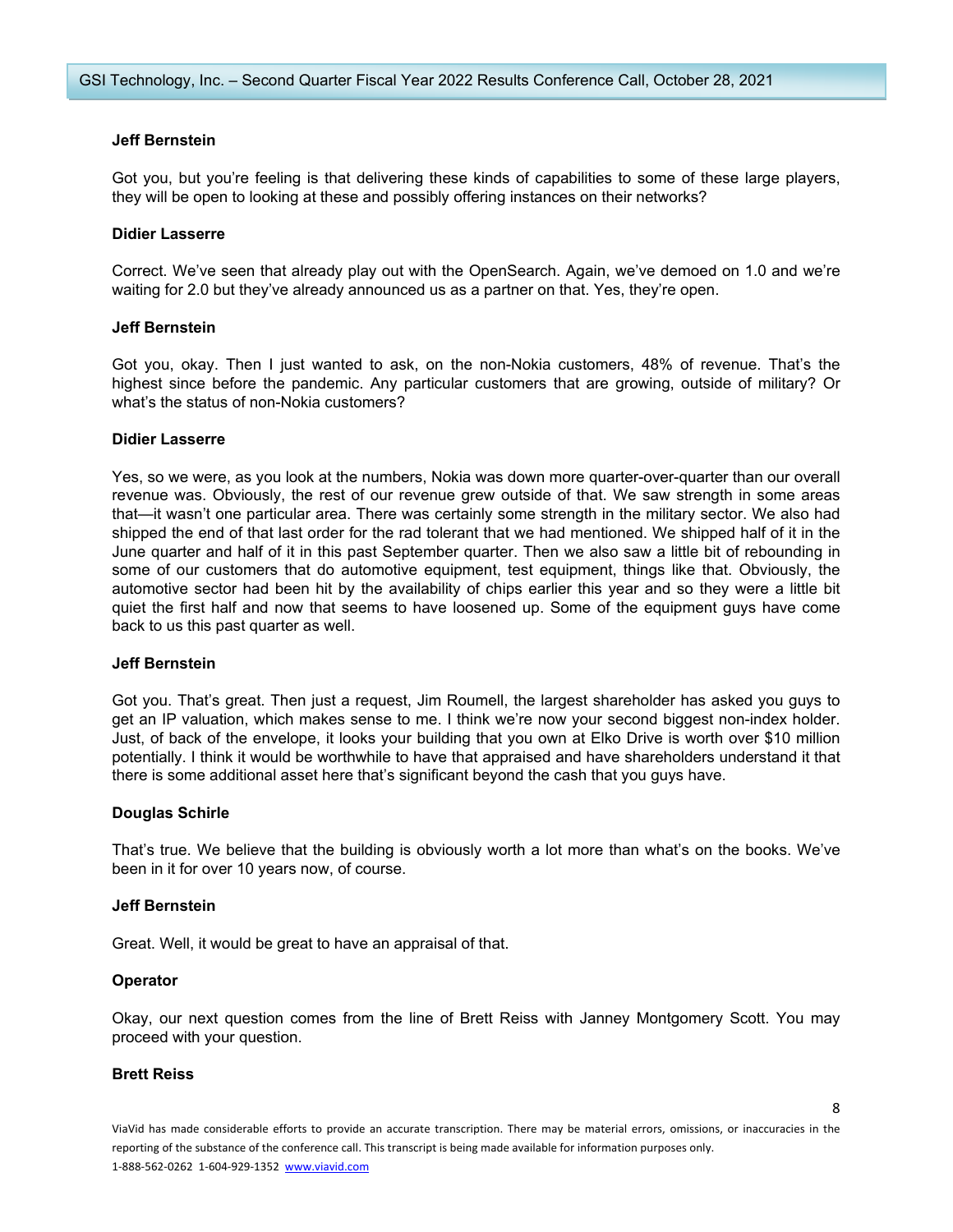Hi. Thanks for the opportunity. Have any crypto miners, in fact, approached you in possibly using the Gemini system?

## **Lee-Lean Shu**

We have looked at the crypto mining. I think right now in the market, there are dedicated chip developers for them, so it's. APU is not designed specific for that, so we are—so even though we look at that, we don't believe we are suitable, okay. But from the general purpose, if somebody want a general purpose (inaudible) probably usable but not in the form of doing the crypto mining as a revenue and all that.

# **Brett Reiss**

Right. Right. Now, for the ongoing customer engagement to invest into material revenues for the Company, is the additional engineering that must be done in the control of our Company, or is it additional engineering that must be done by the potential customers' engineering teams to make the Gemini system a commercially viable product for us?

# **Didier Lasserre**

It depends, right. The answer is yes, to both, right. We certainly need to continue to develop more algorithms, more libraries, more APIs. But then we also need to make that compiler stack available so that they can do it themselves. Because again, there are way too many potential applications going forward for us to keep up and there are some people who just don't want to outsource that, so they'll do it themselves. Supplying them that compiler stack will allow them to not have to basically program at the register level. I mean, they'll be able to do it at a much higher language. The answer is, yes, we will need to do some of it and that will be done internally. Then we need to enable our customers to do their own as well.

#### **Brett Reiss**

Great. Thank you for taking my questions.

#### **Didier Lasserre**

Thanks Brett.

#### **Operator**

Our next question comes from the line of George Gaspar, a private investor. You may proceed with your question.

#### **George Gaspar**

Thank you. Good afternoon. Just ongoing with the last question, can you give us a very specific example of the testing on a specific entry into the market that you are running against competition? Can you give us something that would identify with your capacity being much superior to the others out there?

### **Didier Lasserre**

Sure, so I can give you one right off the top (inaudible). Sorry, dropped my glasses. We are engaged with the customer now. We are about ready to do a POC, I'm sorry, proof of concept, specifically for the SAR,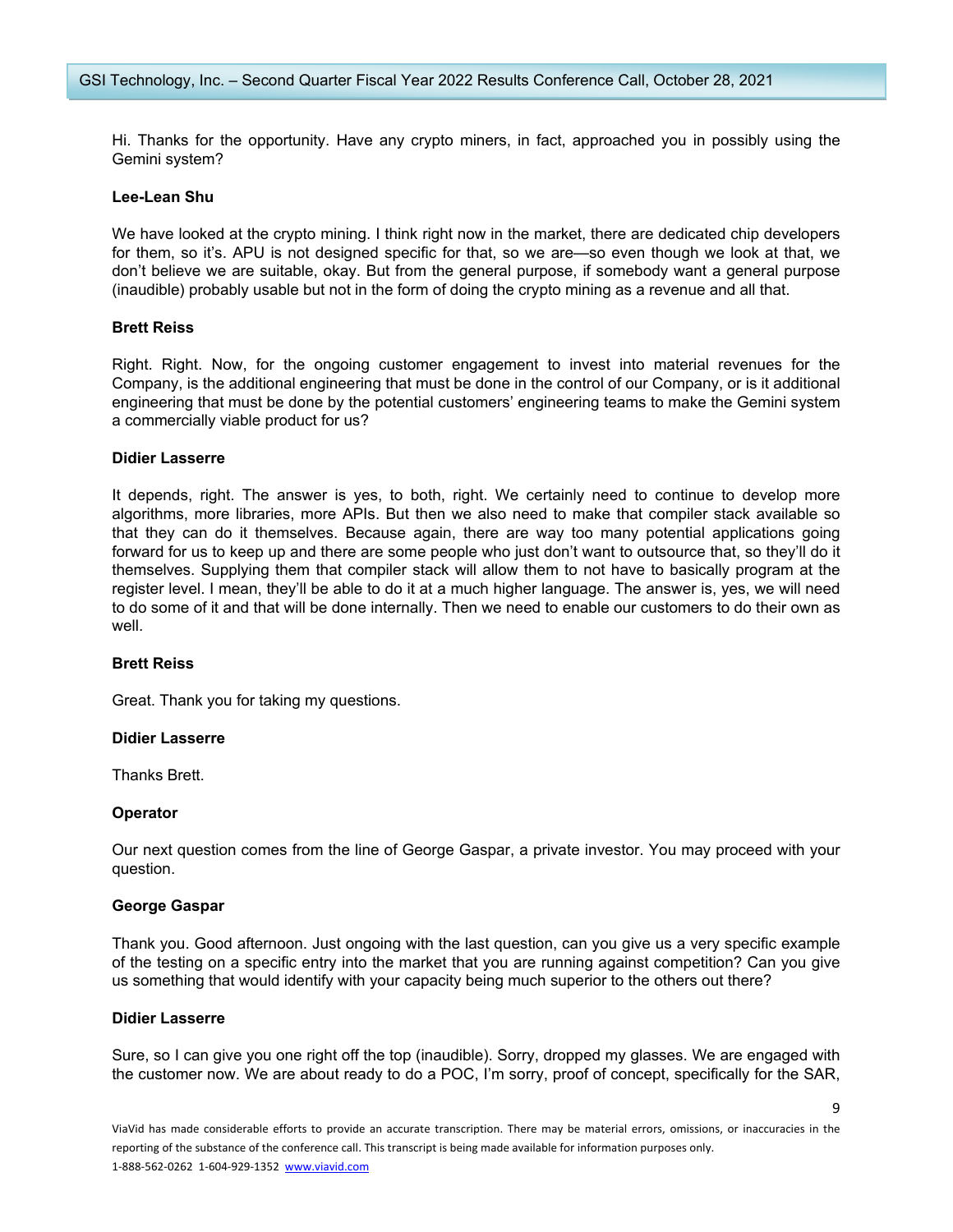which is the synthetic aperture radar. How we got to where we are today with them is we did benchmarking for them and it was the benchmark that was based off a 5-kilometer by 5-kilometer image and they needed resolution down to 0.5-meter in one second, one millisecond, sorry. We did the benchmarking on CPUs. We did them on GPUs and we did them on our APU, the Gemini. We showed them all the test data and the benchmarking, and we ended up being chosen. We're going through the process now of doing the POC definition with them. That application is a perfect example of they actually look at the data from the three possible chip technologies and chose GSI.

# **George Gaspar**

Okay, interesting. Just ongoing on that, getting back over on the defense, the military side. There seems to be a continuing requirement for space work that to identify and interpret higher, faster speeds. Is there any possibility of you expanding your activity on the defense military side because of the speed that your—the capacity that you have relative to others?

# **Didier Lasserre**

Yes, absolutely. Several of these applications we've talked about. SAR, object detection, ATR, which is the automatic target recognition, all those are kind of a military application and there are certainly other ones we've worked on, signal classification, and such. There are certainly several sectors and applications we've worked on for that market. As you know, we were one of the—we partnered with Space Micro and won a NASA SBIR and that SBIR was around what NASA calls an IPU, which is inference processing unit. But it's essentially a ruggedized board using our solution that can be used in space.

As we discussed, it was some time ago. It was almost coming up on two years ago. We did some initial SEL testing on the APU, and it came back very, very good. We are going to sometime in hopefully the first half of 2022 follow on that testing and do SEU and SEFI testing to round out everything that's required to be able to put the Gemini into space. Yes, we're certainly going to continue to pursue that avenue as well.

# **George Gaspar**

That's very interesting. Thank you for that. I've got one question on the issuance of stock in the last quarter. How many shares have been issued and was that for issuance to employees, basically for the increase in shares? Can you elaborate on this aspect?

# **Douglas Schirle**

I don't have the actual number here in front of me, George, but somewhere between 100,000 and 200,000 shares.

## **George Gaspar**

Between 100,000 to 200,000 shares.

# **Douglas Schirle**

Roughly somewhere about 100,000 to 200,000 shares.

#### **George Gaspar**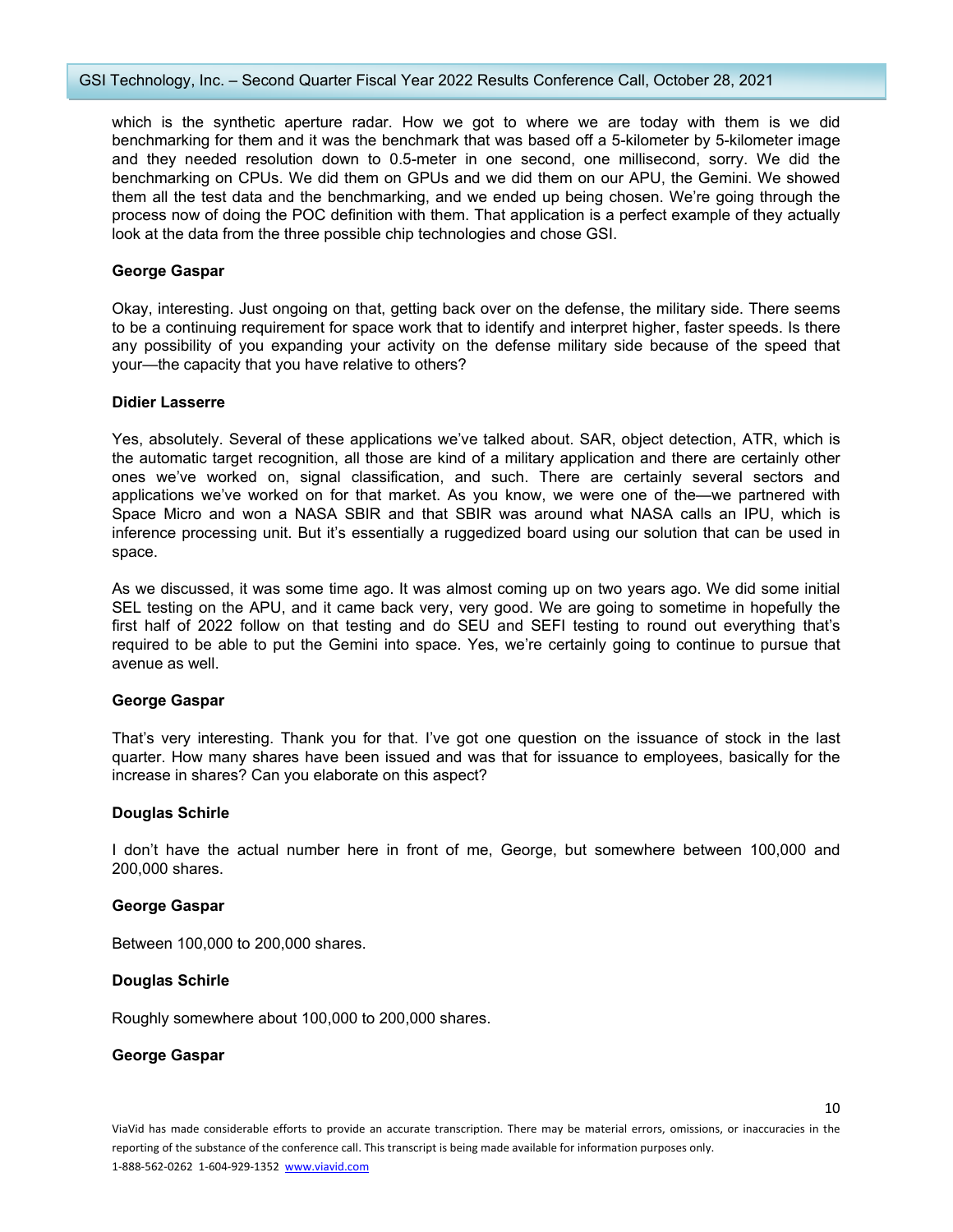I see, so those.

# **Douglas Schirle**

That includes since the beginning of the year, fiscal year. There's some ESPP purchases and option exercises. In fact, just this past week or so we had two directors exercise some options and I believe there are Form 4s out there for each of those.

# **George Gaspar**

Okay. All right, and at this point, being that the stock has been lower for some time here, has there been any purchasing of—in the marketplace to recover shares that are outstanding?

# **Douglas Schirle**

We haven't done any repurchases for over a year now, if that's what you're asking.

# **George Gaspar**

Okay. Yes, right. Okay, all right. Thank you kindly.

# **Didier Lasserre**

Thanks, George.

# **Douglas Schirle**

Thank you, George.

# **Operator**

Our next question comes from the line of John Fichthorn with Dialectic Capital. You may proceed with your question.

# **John Fichthorn**

Yes, hi guys. Thanks for taking my question.

As a quick follow up to the last question, I've got to ask, with \$50 million in cash and a \$10 million building and a bright outlook, maybe why you wouldn't be doing share buybacks right now, since it was asked?

# **Douglas Schirle**

Well, we have had a long history of buying back shares. We went public in March of 2007 and netted \$30 million in the offering, and we've already repurchased over \$61 million worth of our stock. We've already taken, in terms of dollars, 2x off the market based on what the IPO was. We have cash in the bank, but we understand that APU is a very exciting product. There is a very large market that we're addressing with that but there's still work to do. We just feel that we want to make sure that we're going to be successful and yes, the stock is cheap. We all believe that. But we think that, at this point, given we've already done in terms of stock repurchases, it makes sense to keep the cash at this point and make sure that we're successful with our development efforts.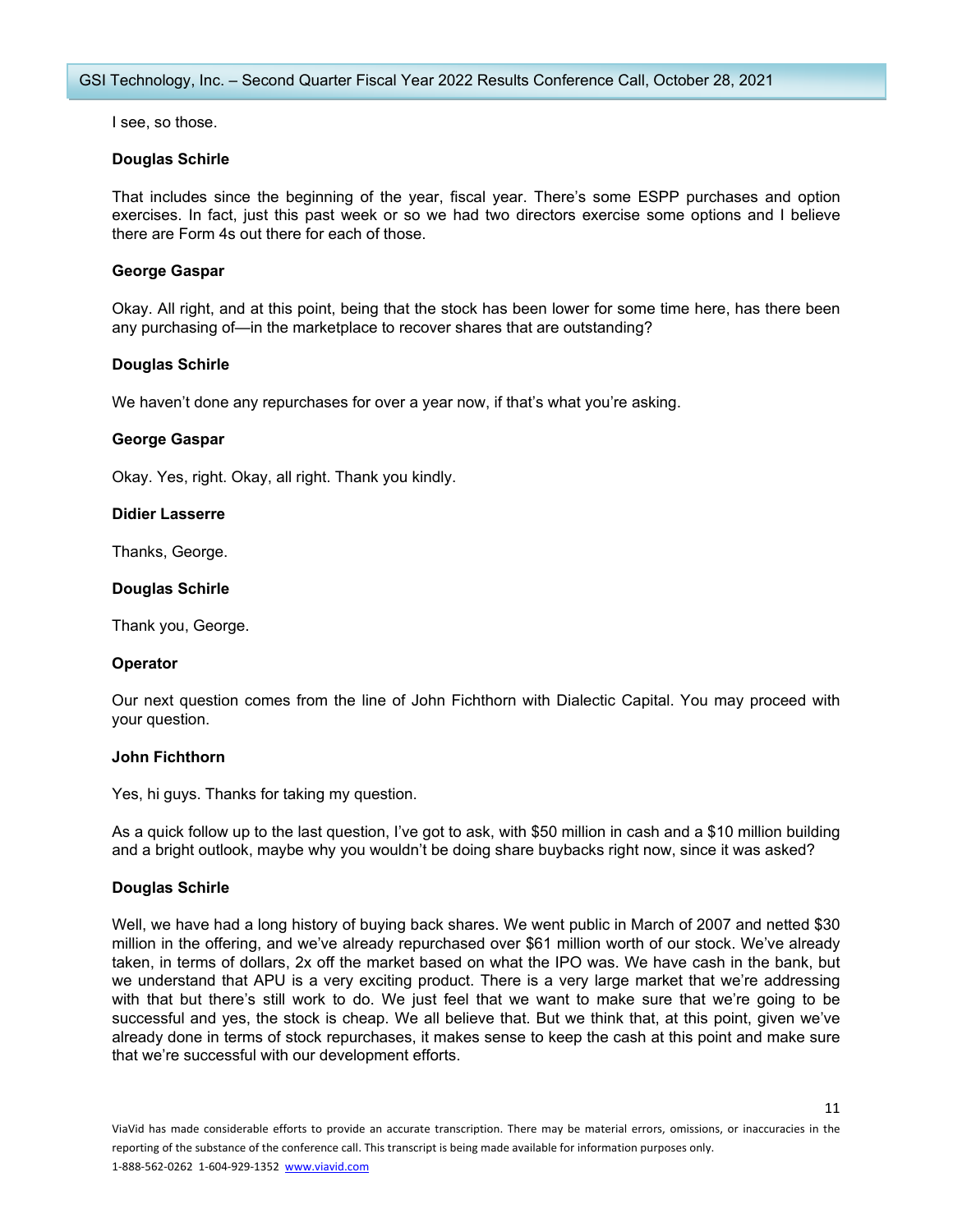# **John Fichthorn**

Well, that makes sense, and it leads to my second question, which is really about your go to market. You've talked about a proof of concept you're going in. You've talked about competitions that you're entering in. You've talked about a number of your potential customers or maybe even acquirers, who knows, that are also in-house competitors. I guess I don't fully understand, although it now sounds like it's pushed off until Q1, Q2 of next year, what the go to market strategy is at this point. Maybe you don't know either but to the extent that maybe I just missed it, I'd love you to give me as much granularity as you're willing to on that.

# **Didier Lasserre**

Yes, so certainly, obviously we have several possible applications. The overall umbrella is search. That's just a generic term, right but under the search falls all these different applications. Obviously, the go to market is where can we show benefit in these markets, right. Who sees the most value in our solutions? That's where we've been focusing, and also where is the TAMs as well? That's why we've gone through this TAM analysis, which we've discussed. We've broken it up by segments.

Right now, it's going through that process of showing the customers in these segments what our value is. In some cases, it's lower power. In some cases, it's faster—more queries or faster response times, more accurate responses. Sometimes it's lower cost.

One of the other benefits that we're able to show customers and this one is really at the beginning stage and it's taking some conversations to open up their eyes, but we can also offer, in a lot of cases, a mobility aspect to their solution. Where in the past, for them to do a certain function would require cabinets of CPU-based servers or cabinets of GPU, while with our solution it could be a couple racks, which can now be put in a plane, in a van, in a submarine or what have you. That's one of the things for them to be able to understand, that possibility that all of a sudden they can have the solution be mobile as well.

# **John Fichthorn**

Maybe I should drill down a little bit though. I get it. You've got a lot of exciting applications. There's a big TAM. But either when or in what application do you think you're furthest along and might get the first signs of revenue? When should we think there's going to be somebody who signs a piece of paper that says I want to pay you for this and in what application do you think that might be, or what couple of applications are you furthest down this chain? Not just in a proof of concept. Maybe proof of concept is the furthest but where are you the furthest today?

# **Didier Lasserre**

I would say in the (inaudible) and military sectors. Areas like the SAR application, some of the object detections. That would probably be where we're furthest down the line. Obviously you know that we're going to be working this OpenSearch 2.0 and that's going to kick in some time in 2022 but it will be instances, so it will take a little longer for that revenue. It's a service. It's a SaaS model, so that will take a little longer to kick in. Some of it will kick in in 2022. The question is, how much? We don't know yet, obviously.

# **John Fichthorn**

But before the OpenSearch 2.0, will you have revenue from one of these defense type customers this year, even if it's just NRE?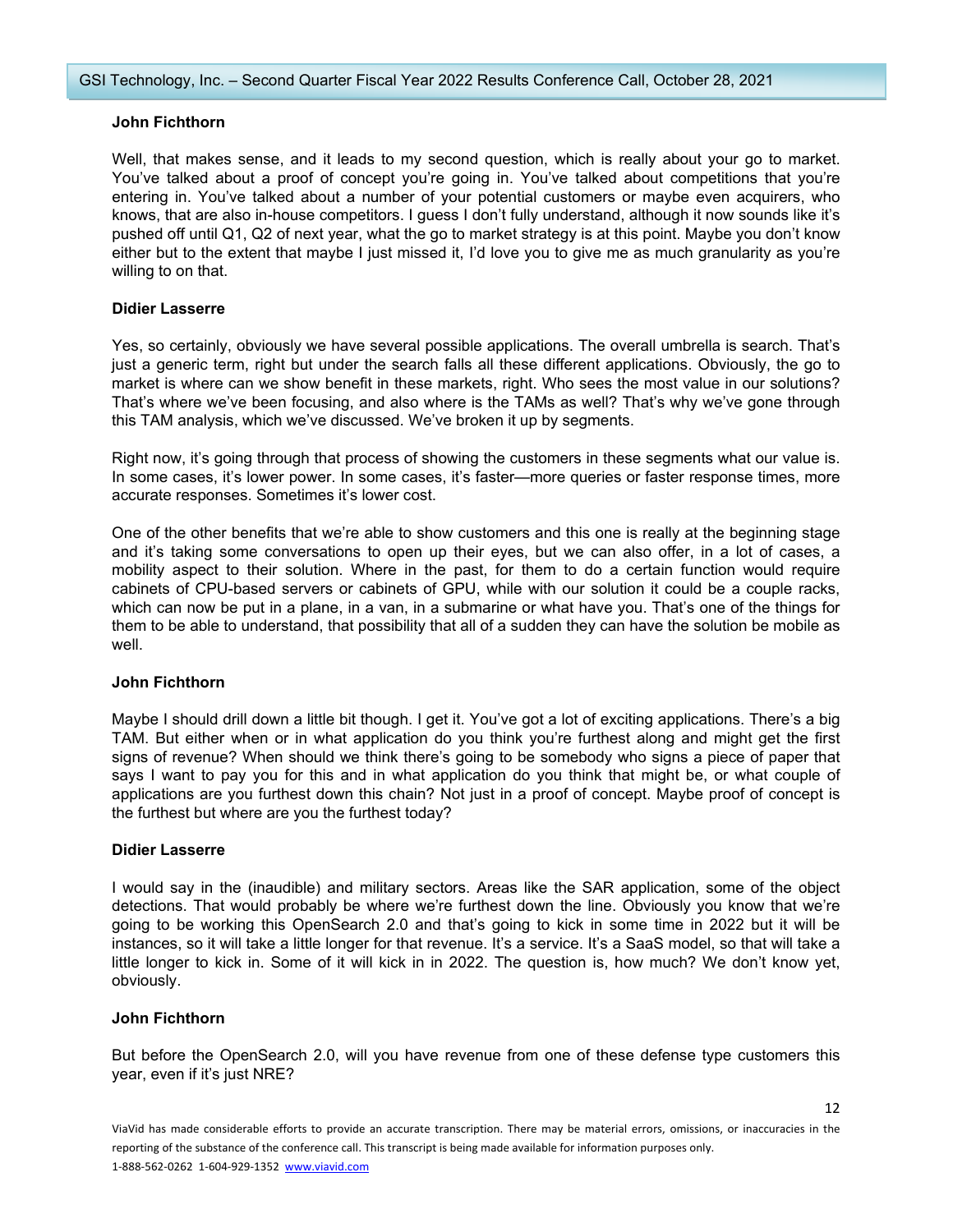# **Didier Lasserre**

Possibly. The timing is hard to predict with the military guys. The answer is we should have gotten a board or two purchased about now and it may happen by the end of the year, and it may fall into early next year. The timing is not always easy to predict with these folks, but we're imminent on at least a couple boards. But again, let's be clear. We're not talking volume here. This is still under the POC where they'll buy a board. They'll test it out. Prove to themselves that this is really what it is, what they want, and gives them the results that they want and need. Then we'll go from there. It will be onesy, twosy kind of things.

# **John Fichthorn**

In terms of being like production revenue, real recurring, either SaaS revenue or something else. Is that really 2023?

# **Didier Lasserre**

Certainly not earlier than second half of next year. Yes, I don't see any way; second half of next year would be the earliest. But yes, it could fall into 2023. Again, hard to really predict exactly when that's going to happen.

# **John Fichthorn**

I totally understand but you know when the soonest it could be, right, if everything goes well. Fine, second half of next year. The last time, I'll just try and once again specify, in the Defense Department business, I get it because you're not competing against guys inside the Defense Department making the same product. But in a lot of these other instances, in the commercial market, you are. Just give me a quick—is it just to win competitions and hope people recognize you? Because you're still going to have guys inside of Google and Microsoft and Baidu and everywhere else going, "No, use ours. You pay us anyway. We've designed it for our own chip." Or is there like, you guys have feet on the street, knocking on doors? Just help me understand what the commercial go to market strategy is, specifically.

# **Didier Lasserre**

We're of course talking to these folks and again, as I mentioned earlier, they're all doing chip designs, like you said. I can't remember if it was Jeff who had mentioned that, but we haven't seen where it's really specific on the search, per se. It's generally some kind of function. But the guys we're talking to, again, the OpenSearch is part of AWS and as you say, AWS is doing—or Amazon is doing their own chips. Why is it they've already chosen us as a partner? Because obviously they're not doing anything internal that matches what we're doing. We will always be competing against some internal design but—and when I say we, chip manufacturers. But we haven't seen what we're offering, our kind of value, we haven't seen that effort within these companies in the search area.

#### **Lee-Lean Shu**

The large-scale database search is still a very new market. AWS opens, they just started just a couple months ago. We have this competition, billion-scale ANN search. That's of course (inaudible). The industry, they don't have this kind of competition before. It's just getting started and Gemini APU is by far, we have seen this as the best hardware out there that do this kind of job. We hope we can perform well in the competition, so that will demonstrate our valuation in this area.